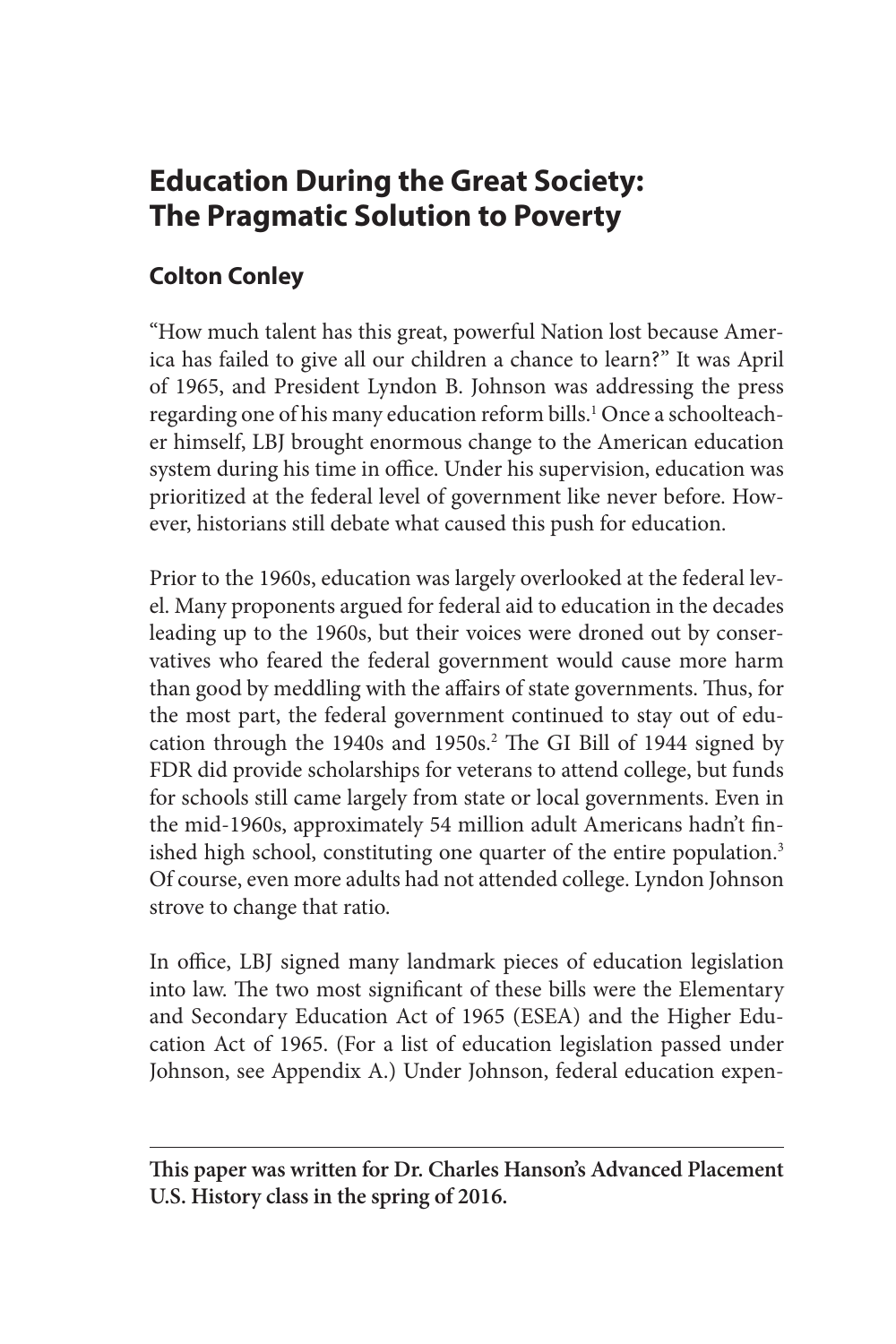ditures more than quadrupled. In 1963, the federal government appropriated \$662 million for education, higher than any year in the prior decade.<sup>4</sup> The ESEA added almost one billion dollars to that amount,<sup>5</sup> and alongside other Johnson initiatives, caused the 1966 federal appropriations for education to exceed \$3 billion.<sup>6</sup>

Although it is clear that Johnson desired educational reform, his motivations for doing so are less obvious. Some historians argue that education was an integral part of Johnson's lofty, broad vision for a utopian America.7 When assessing Johnson's education programs, it is possible to view him as an idealist. Indeed, Johnson did engage in idealistic thinking. However, Johnson also held more pragmatic intentions: he used education as a weapon to fight poverty and strengthen America economically. Because of the political pressures acting on the federal government in the 1960s, education presented itself as the most pragmatic solution to poverty while simultaneously strengthening the American economy. Because liberal presidents before Johnson such as FDR and JFK aspired to use education to alleviate poverty and increase economic opportunity, these aspirations influenced Johnson and his education agenda followed a similar path.

### **Johnson's Idealistic Vision**

Because education was central to Johnson's vision of an ideal society, his push for education legislation did not arise solely out of an economic necessity. In his vision for a Great Society, education was necessary for both the productivity of workers but also for the intellectual character of a nation. Historian James Lanier has called Johnson's vision "utopian," meaning Johnson was highly idealistic. According to Lanier, although it is true that the Great Society addressed poverty and included welfare policy, its purpose was ultimately much greater. Johnson wanted to craft a truly Great Society, using education as a measure for greatness.<sup>8</sup> In support of his position, Lanier cites Johnson's famous "Great Society" speech to the University of Michigan in 1964. Although Johnson used the term "Great Society" prior to delivering this speech, this was the first event in which the term "Great So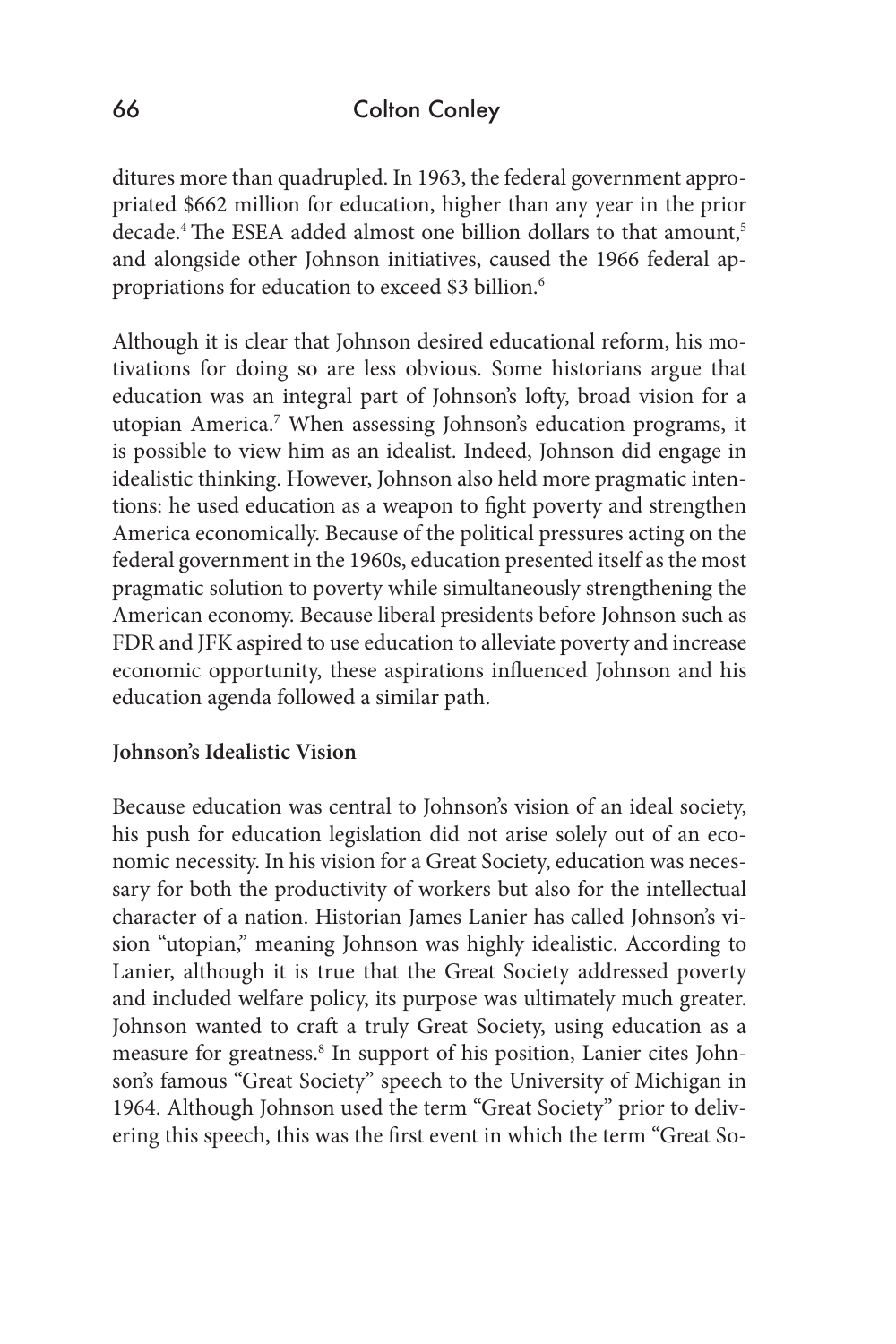ciety" received popular recognition. In his address, Johnson not only emphasized the pressing need for more education, but also his dream of an educated America. He believed that the benefits of education extended beyond work and also into the realms of personal life. Johnson asserted that it was important to empower Americans to enrich their mental faculties for the sake of learning and imagination, not just for the sake of productivity in the workplace.<sup>9</sup> As demonstrated in this speech, the purpose of more education in the 1960s was not solely to end poverty. Johnson intended to raise the standard of American life far beyond that of minimum sustenance and to build a society where everyone could appreciate the richness of their world.

Later, Johnson again echoed this sentiment after signing a bill appropriating additional funds for education under the Elementary and Secondary Education Act of 1965 passed earlier that year. The speech was delivered on September 23rd, and in it Johnson asserted that the purpose of spending more on education was "not only to create educated citizens, but to shape the destiny of this great Republic."10 In this instance, Johnson once again expressed his idealistic belief that education was a necessity to build a great country, identifying education as a precursor for greatness. Education, Johnson believed, was necessary to craft America into a "great Republic."

#### **Education Moves to the Forefront of the Poverty Debate**

Because of the changing political landscape leading up to the 1960s, Johnson prioritized education over other methods of fighting poverty. Johnson believed education was the most pragmatic approach to combatting poverty, and his "War on Poverty" reflected that belief. A notable transition took place in the years preceding Johnson's presidency regarding how the government attempted to create economic growth and opportunity for those struggling financially.

Previously, regulation of industry and direct intervention in the economy had been major considerations in the creation of poverty policy. This included laws such as a federal minimum wage, a bracketed in-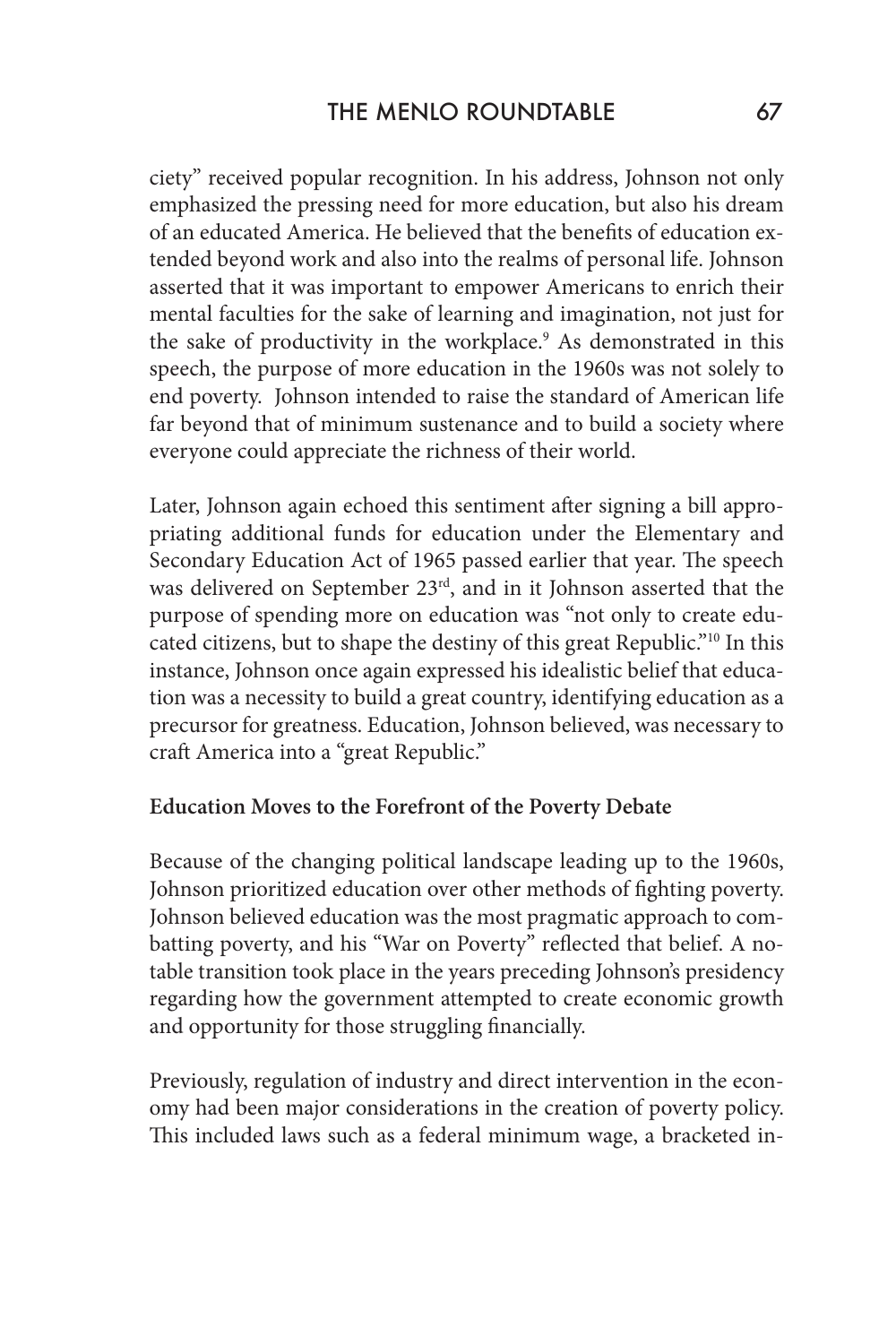come tax system, and welfare for the unemployed. Much of this regulation arose from the lobbying efforts of unions, which gained a significant amount of power under the New Deal. FDR offered more political support for unions than any prior president by greatly advancing their legal status through the NIRA and the Wagner Act. Many elements of New Deal legislation advanced union interests by establishing a minimum wage, pensions for workers, maximum hours and other working regulations. During this time, unions became much more aggressive in their quest for workers' rights. However, in the period spanning from the end of the Second World War to Kennedy's inauguration, the organized labor movement encountered some obstacles and became less vocal than they had been under FDR. The Taft-Hartley Act of 1947 (officially the Labor Management Relations Act) under Truman gave workers within unions additional rights, but detracted from the power of union leadership.11 Union leaders met further resistance from businesses and Congress after post-war strikes soured their reputation.<sup>12</sup> Then, in the 1950s, the Senate exposed scandals involving union leadership, and President Eisenhower took action to stop what he called the "abuse of union power."13 When the 1960s arrived, unions retained little of their former bargaining power. As a result, the federal government felt less pressure to regulate labor markets and was able to explore alternatives to the poverty issue that indirectly lifted up the poor.

In the 1960s, education presented itself as a viable method for providing the poor with the tools necessary to lift themselves out of poverty. When Walter Heller, chairman of the Council of Economic Advisors, came to LBJ after Kennedy's assassination to discuss antipoverty policy, he advised Johnson that education would be central to any successful attack on poverty.14 This interaction further suggests that a transition had taken place in the government's approach to antipoverty policy. The focus had shifted to education.

The Johnson administration maintained exceptionally high confidence in the potency of education as a tool for economic success and as an investment in the future economic independence of American individuals. In many instances, Johnson openly expressed this confidence in education as an effective method to raise people out of poverty. In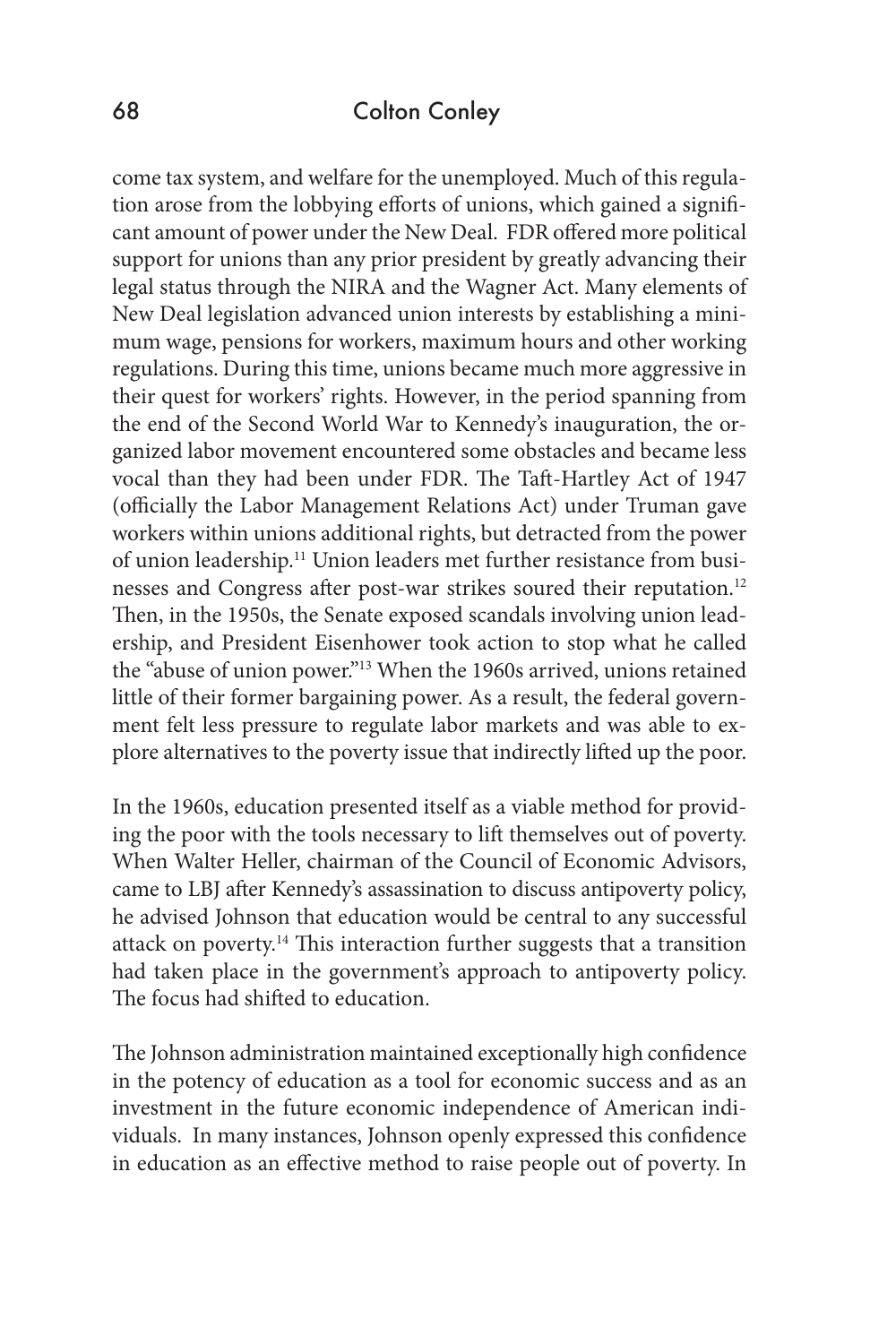a special address to Congress regarding the causes of poverty in 1964, Johnson identified a lack of education as one of the largest contributors.15 Because impoverished young Americans were trapped in the cycle of poverty, the only way to break free was to obtain an education comparable to those who grew up with more opportunity.16 Earlier that same year, in his State of the Union address, Johnson offered a similar rationale for the importance of education. He asserted that although many identify unemployment and a lack of money as the causes of poverty, the root cause is actually a lack of opportunity. Therefore, to Johnson, education was the most logical method by which he could help the poor. Rather than suppressing its symptoms, Johnson's solution was to attack the origins of poverty through education.

Johnson also believed that since bolstering education would benefit both the poor and taxpayers alike, it was therefore a productive use of government funds. When affluent individuals must pay taxes to assist the poor with healthcare, food, housing, and other welfare projects, poverty strains the American economy as a whole. However, if instead the impoverished members of society had been educated and given the opportunity to support themselves, then the affluent members of society benefit as well. This belief was held by reformers in the Johnson Administration, and was therefore a motivating factor in the push for educational reform. For example, Joseph Califano Jr., the Secretary of Health, Education, and Welfare Department under Johnson, claimed that education reform was designed not to burden taxpayers, but to actually relieve that burden by assisting the needy.<sup>17</sup> To Califano, more federal government involvement in education was a victory for everybody. Johnson echoed a similar sentiment on multiple occasions. On March 1<sup>st</sup>, 1965, Johnson made some remarks at the National Conference on Education Legislation. He talked about how children born into poverty are trapped there, and without a good education they become dropouts, delinquents, and unemployed. They become "taxeaters instead of taxpayers."18 Later, for a press conference in April of 1965 regarding the education bill pending Congress' approval, LBJ prepared a number of statistics comparing the cost to educate a single child versus that of supporting a troubled American later in life. At the time, the federal government spent an average of \$450 per child in the public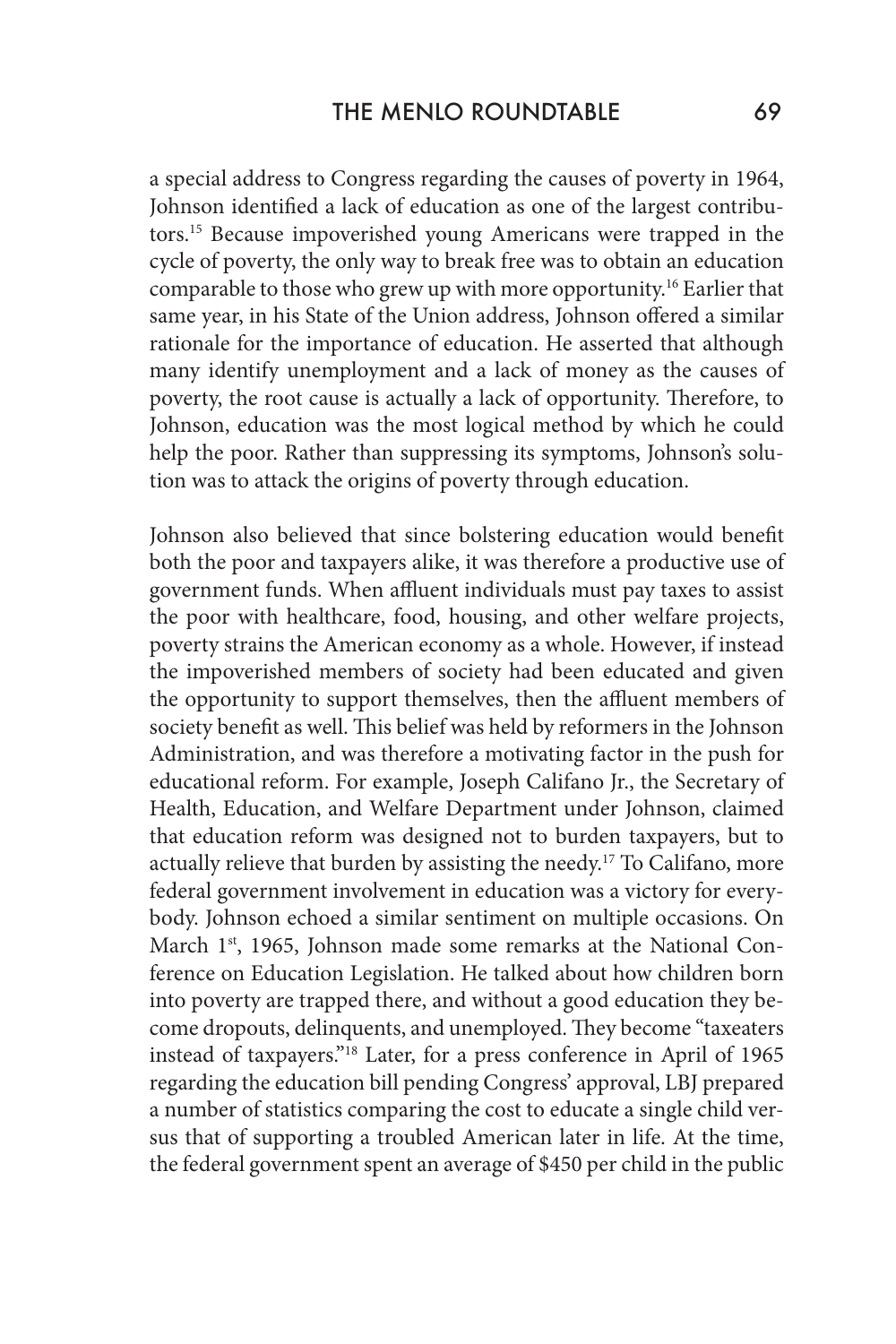school system. However, per year it also cost \$1,800 to keep a juvenile in a detention home, \$2,500 to support a family on welfare, and \$3,500 to incarcerate a criminal in a state prison. According to Johnson's argument, by investing in education at that time, America would save a significant amount of money in the future by implementing fewer corrective measures to assist the poorly educated populace.19 This further served to justify immediately attacking poverty, rather than placing the issue on the back burner for a decade longer.

The Johnson Administration believed the most effective way to combat poverty was through education, and the political pressures of the 1960s made education an exceptionally logical choice. Moreover, by educating the poor, American society as a whole would bear a lesser burden economically. Because of these factors, education presented itself as a pragmatic solution to poverty.

# **Past Liberals Influence Johnson's Agenda**

Johnson strove to further the legacies of former liberal presidents such as JFK and FDR, both of whom aspired to use education to provide equal opportunity to all children and alleviate poverty. Therefore, because the goals of Johnson's predecessors entailed combatting poverty and increasing economic opportunity, Johnson's own programs also aimed to fight poverty and generate economic opportunity. Indeed, much of the legislation he produced incorporated the aspirations of his predecessors.

FDR was Lyndon Johnson's lifelong political idol, and consequently some aspects of Johnson's education legislation reflected FDR's accomplishments and beliefs. Especially formative were Johnson's years running the Texas branch of the National Youth Administration. The goal of the NYA was to provide work and schooling to those who never had the opportunity to obtain an education. Johnson himself relates that his attitude towards education was impacted by his time in the NYA. In his memoir, *Vantage Point*, Johnson reflects that a successful poverty program would help the poor "lift themselves out of the treadmill of poverty." Additionally, he states the the NYA caused him to ensure that substantial efforts were put towards helping children and youth,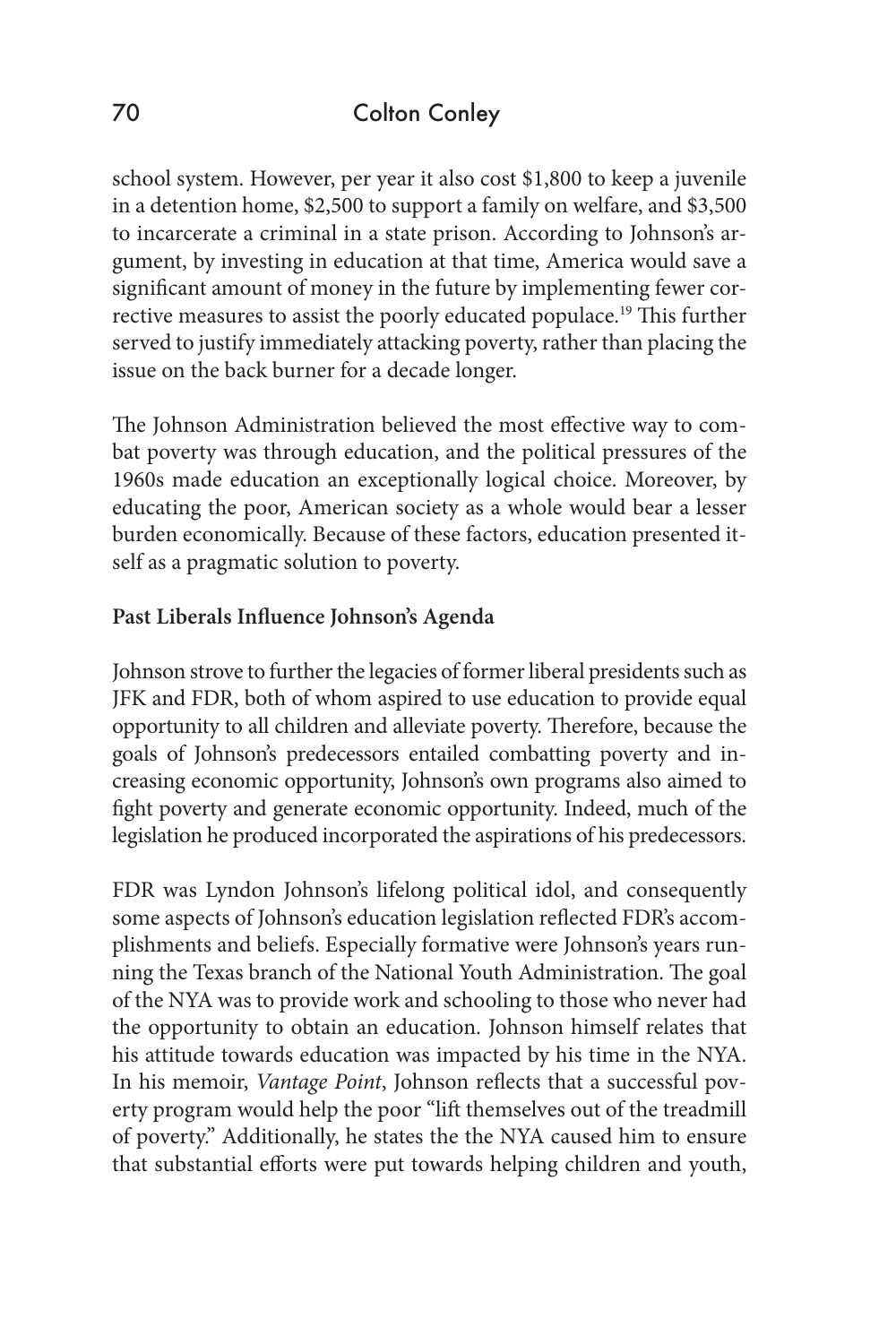because they represented the best chance at breaking out of the poverty cycle.20 Johnson himself asserted that his time in the NYA caused him to view education as a necessary tool to combat poverty.

Additionally, the torrent of legislation Johnson introduced during the Great Society was reminiscent of Roosevelt's work during New Deal times. One specific parallel between legislation passed by FDR and Johnson can be seen in the GI Bill and the Higher Education Act of 1965. The GI Bill, signed into law by FDR, provided college scholarships to veterans. The Higher Education Act was enacted by President Johnson with the intention of strengthening America's university system. Alongside initiatives to strengthen university resources, the law also provided scholarships and low interest loans to students seeking a college education. In both instances, providing college-aged youth with the means to attend college was a central aim. While Johnson did take his higher education program farther than FDR, the evidence does suggest a possible connection between the legislation Lyndon Johnson and Franklin Roosevelt enacted to improve access to higher education.

Moreover, Johnson internalized FDR's desire to use education to expand opportunity to all children. After signing a bill providing funds for programs under the ESEA, Johnson delivered a speech starting with a reference to FDR. He spoke of how FDR had called upon Congress to improve education twenty-one years before, and how FDR referred to education as "our national obligation to all our children." Johnson then justified the legislation he just enacted by relating it to FDR's challenge to provide all children with an adequate education.<sup>21</sup> In his speech, not only did Johnson tie his own actions to those of FDR, but he outlined what he believed FDR's stance on education to be. Because FDR believed that education was a national obligation, Johnson was motivated to provide all children with equal opportunity through education as well. This included providing impoverished children with the tools to get ahead.

The cartoon in Appendix B exemplifies Johnson's aspiration to fulfill FDR's vision, connecting Johnson's push for more schools with FDR's New Deal mandate.<sup>22</sup>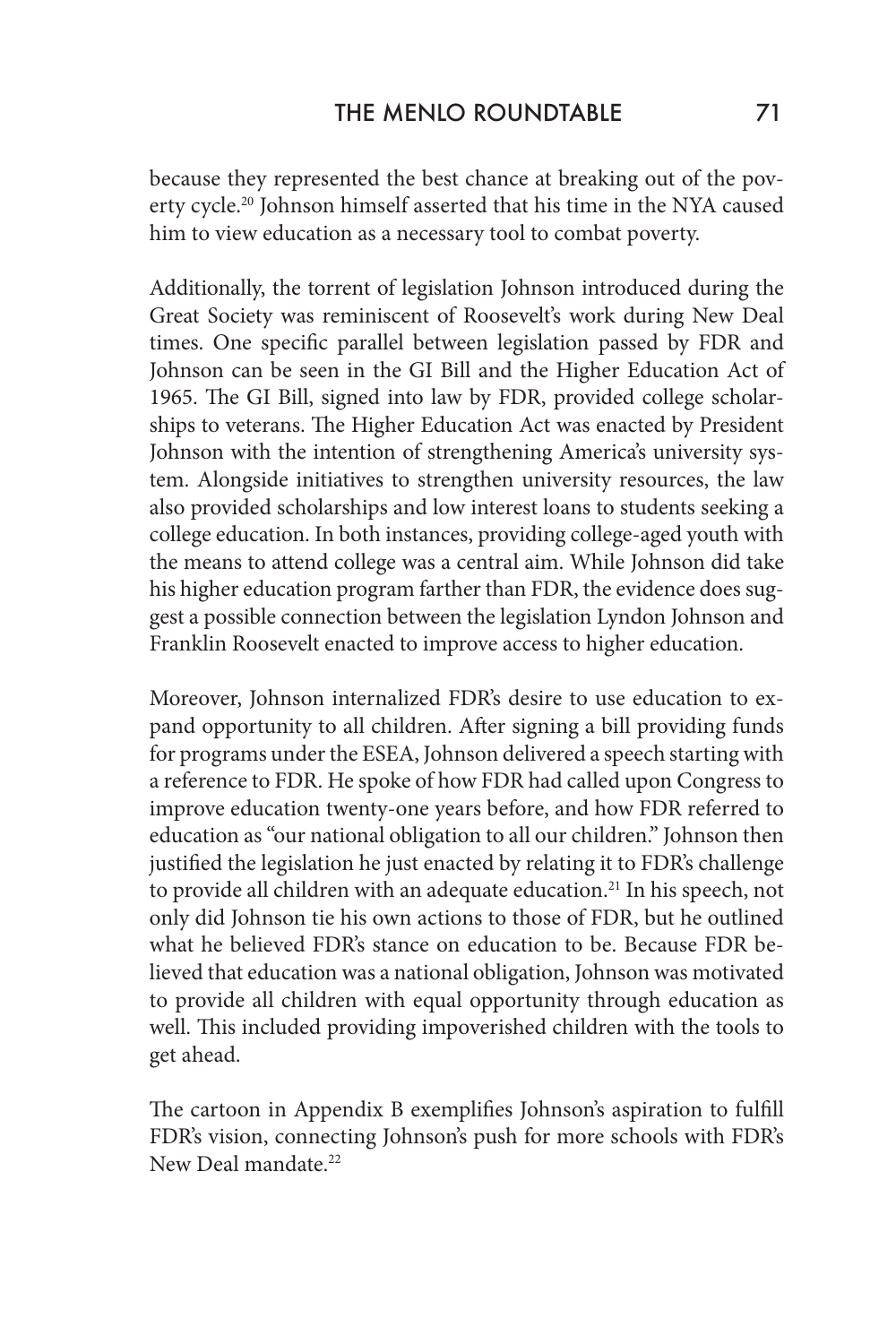In the cartoon, Johnson asks FDR's portrait for approval regarding a new piece of antipoverty legislation, demonstrating his desire to continue advancing FDR's New Deal by increasing the federal government's role in combating poverty (see Appendix B). The purpose of this legislation was "freedom from fear," a term FDR originally used in his famous "Four Freedoms" speech.<sup>23</sup> Therefore, according to this cartoon, Johnson's respect for FDR led him to craft education legislation to spread economic opportunity.

Another influential figure shaping Johnson's education policies was his immediate predecessor, John Fitzgerald Kennedy. Upon taking office, Johnson made it clear to the American public that he would carry out the agendas of the fallen JFK. He kept many of Kennedy's top aides in his cabinet, and pledged to carry out Kennedy's anti-poverty plans, including efforts directed at education. When Walter Heller, who Kennedy originally tasked with assessing poverty in the U.S., approached Johnson with the anti-poverty plan his team put together, Johnson embraced the proposal with open arms. He told Heller, "Give it the highest priority. Push ahead full tilt."<sup>24</sup> The Kennedy agenda lived on under the Johnson administration.

Indeed, there are many parallels between the Great Society education policies and Kennedy's "New Frontier" education plan. Before his death, Kennedy planned to allocate new funds for teacher salaries. Johnson not only signed legislation to address that issue but also supported the training of new teachers. Both Kennedy and Johnson allocated funds for building new schools, and both men were dedicated to making higher education more accessible and widespread.<sup>25</sup>

The evidence suggests that both Kennedy and FDR influenced Johnson's use of education legislation. Because both presidents used education to offer economic opportunity to the needy, Johnson's programs reflected that focus.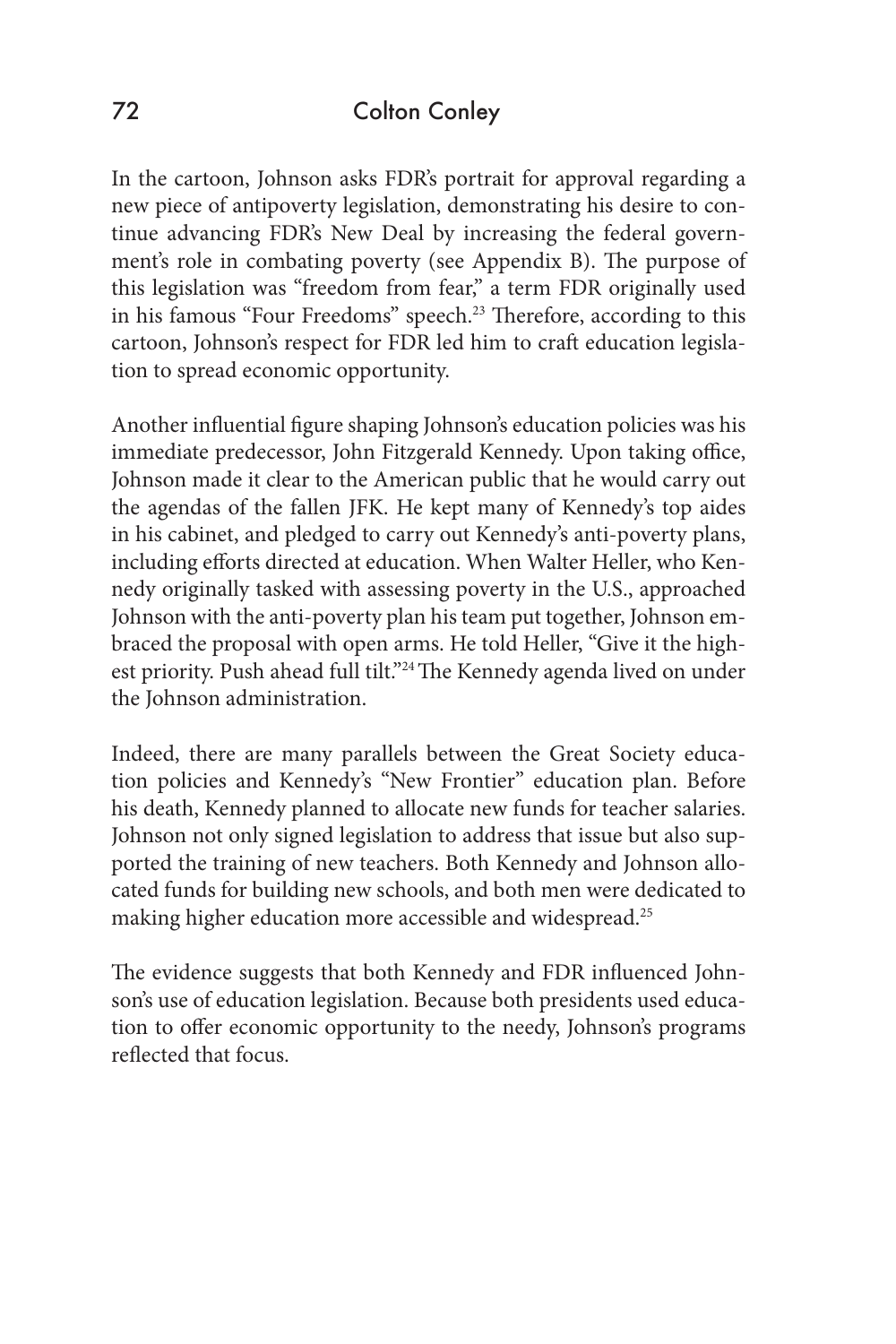## THE MENLO ROUNDTABLE 73

#### **The Ongoing Search**

As is often the case with the study of history, conducting research frequently uncovers more questions than answers. This paper in no way represents a complete account of the causes of Great Society education legislation, but rather a reflection of the evidence I discovered. While researching, there were many interesting leads I came across but did not have ample time to explore in any depth.

For example, the Cold War had possible effects on education legislation in the 1960s. After the Soviets launched Sputnik in 1957, the Americans began questioning their intellectual superiority over the Russians. This fear of inferiority to the Soviet Union could have increased support for widespread educational reform in order to maintain global economic and military superiority.

The Civil Rights movement was another promising area that caught my attention. The push for equal opportunity especially affected African Americans, as vast numbers of them were trapped by poverty as the result of racial discrimination. Given the circumstances, it would be reasonable for a connection to exist between the growing pressure for equality among races and the federal government's to push for more equality in education.

Education also could have had a deeper personal significance to LBJ. Although Johnson did not attend an elite university as many of his government colleagues did, he was able to escape life on the farm through his education. He excelled in school, became a teacher, and obtained a job in government, none of which would have been possible without his education. For Johnson, his own story was likely a motivating factor when he later had the power to give others similar opportunities.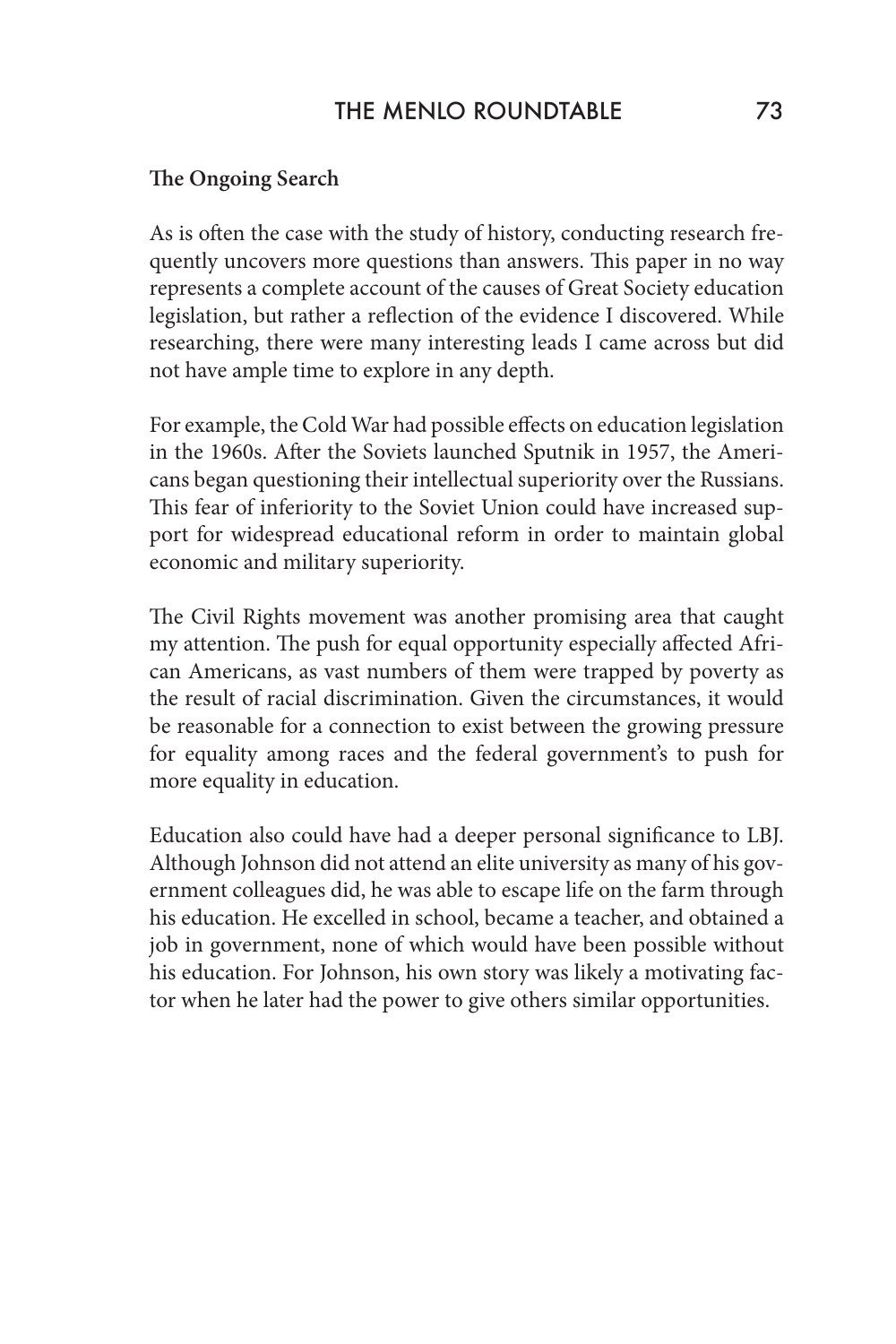Finally, there are more primary sources I wasn't able to acquire that would have shed more light on this topic. When Johnson drafted his education legislation, he used a secret task force headed by Sargent Shriver to assess the problem and develop the most effective solution. Looking into conversations or memos that were documented from that process could provide a unique insight into the planning of Johnson's education policy. Furthermore, the discussions in Congress over education bills would also have been an interesting place to look to gain additional perspectives regarding the intentions of the legislators who voted on the bills.

The interplay of a variety of motivations led to the creation of Great Society education legislation. Johnson had idealistic tendencies, yet was simultaneously pragmatic in his approach. He sought to combat poverty while also creating a Great Society for everyone. If one thing has become apparent through my research, it is that no one thing caused Johnson to reform education.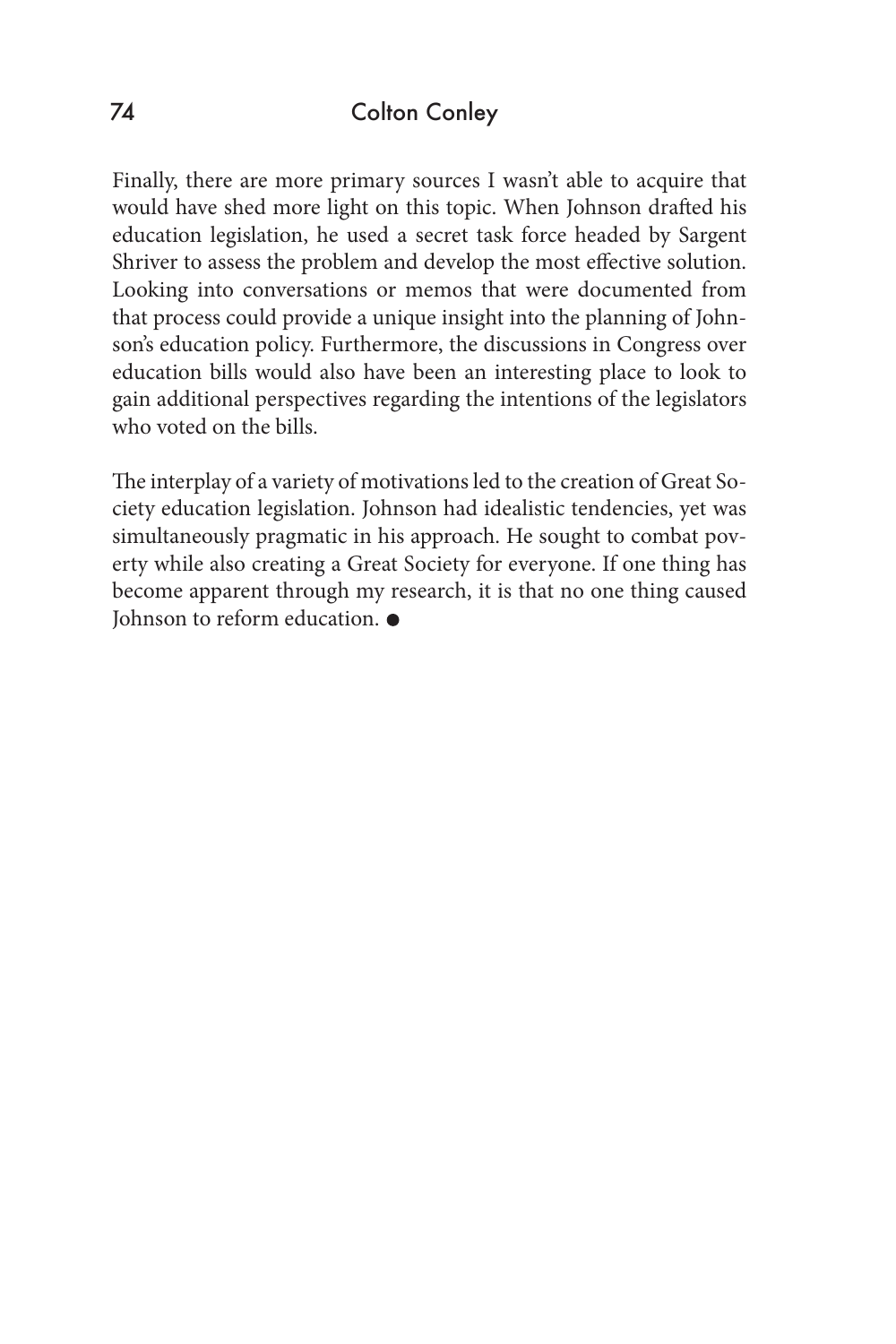# **Appendix A**

Table 12. Chronology of major education legislation passed by the 88th Congress and the first session of the 89th Congress

| Public law<br>number |                     | Title of law                                                                                                                                                                 | Date signed<br>by President |
|----------------------|---------------------|------------------------------------------------------------------------------------------------------------------------------------------------------------------------------|-----------------------------|
| 1.                   | 88-129              | Health Professions Educational Assistance Act<br>of 1963                                                                                                                     | 9/24/63                     |
| 2.                   | 88-164              | Education Provisions (Title III), Mental Retar-<br>dation Facilities and Community Mental Health<br>Centers Construction Act of 1963                                         | 10/31/63                    |
| 3.                   | 88-204              | Higher Education Facilities Act of 1963                                                                                                                                      | 12/16/63                    |
| 4.                   | 88-210              | Vocational Education Act of 1963                                                                                                                                             | 12/18/63                    |
| 5.                   | $88 - 214$          | Manpower Development and Training Act,<br>Amendments of 1963                                                                                                                 | 12/19/63                    |
| 6.                   | 88-269              | Library Services and Construction Act of 1964                                                                                                                                | 2/11/64                     |
| 7.                   | 88-352              | Civil Rights Act of 1964: Titles IV and VI                                                                                                                                   | 7/2/64                      |
| 8.                   | 88-368              | Juvenile Delinquency and Youth Offenses Con-<br>tract Act, Amendments of 1964                                                                                                | 7/9/64                      |
| 9.                   | 88-452              | Economic Opportunity Act of 1964                                                                                                                                             | 8/20/64                     |
| 10.                  | 88-579              | National Arts and Cultural Development Act                                                                                                                                   |                             |
|                      |                     | of 1964                                                                                                                                                                      | 9/3/64                      |
| 11.                  | 88-581              | Nurse Training Act of 1964                                                                                                                                                   | 9/4/64                      |
| 12.<br>13.           | 88-665<br>$89 - 10$ | National Defense Education Act, Amendments<br>of 1964; and School Assistance to Federally<br>Affected Areas, Amendments of 1964<br>Elementary and Secondary Education Act of | 10/16/64                    |
|                      |                     | 1965                                                                                                                                                                         | 4/11/65                     |
| 14.                  | $89 - 15$           | Manpower Development and Training Act,<br>Amendments of 1965                                                                                                                 | 4/26/65                     |
| 15.                  | $89 - 36$           | National Technical Institute for the Deaf Act                                                                                                                                | 6/8/65                      |
| 16.                  | $89 - 69$           | Juvenile Delinquency and Youth Offenses Con-<br>trol Act, Amendments of 1965                                                                                                 | 7/8/65                      |
| 17.                  | $89 - 105$          | Training Teachers of the Handicapped, Amend-                                                                                                                                 |                             |
| 18.                  | 89-209              | ments to P.L. 88-164<br>National Foundation on the Arts and the Hu-                                                                                                          | 8/4/65                      |
|                      |                     | manities Act of 1965                                                                                                                                                         | 9/29/65                     |
| 19.<br>20.           | 89-253<br>89-258    | Economic Opportunity Act, Amendments of 1965<br>Captioned Films for the Deaf, Amendments of                                                                                  | 10/9/65                     |
|                      |                     | 1965                                                                                                                                                                         | 10/19/65                    |
| 21.                  | 89-287              | National Vocational Student Loan Insurance Act<br>of 1965                                                                                                                    | 10/22/65                    |
| 22.                  | 89-290              | Health Professions Educational Assistance Act,                                                                                                                               |                             |
|                      |                     | Amendments of 1965                                                                                                                                                           | 10/22/65                    |
| 23.                  | $89 - 291$          | Medical Library Assistance Act of 1965                                                                                                                                       | 10/22/65                    |
| 24.                  | 89-313              | Disaster Relief for Schools                                                                                                                                                  | 11/1/65                     |
| 25.                  | 89-329              | Higher Education Act of 1965                                                                                                                                                 | 11/8/65                     |

Source: Francis Keppel, *The Necessary Revolution in American Education*.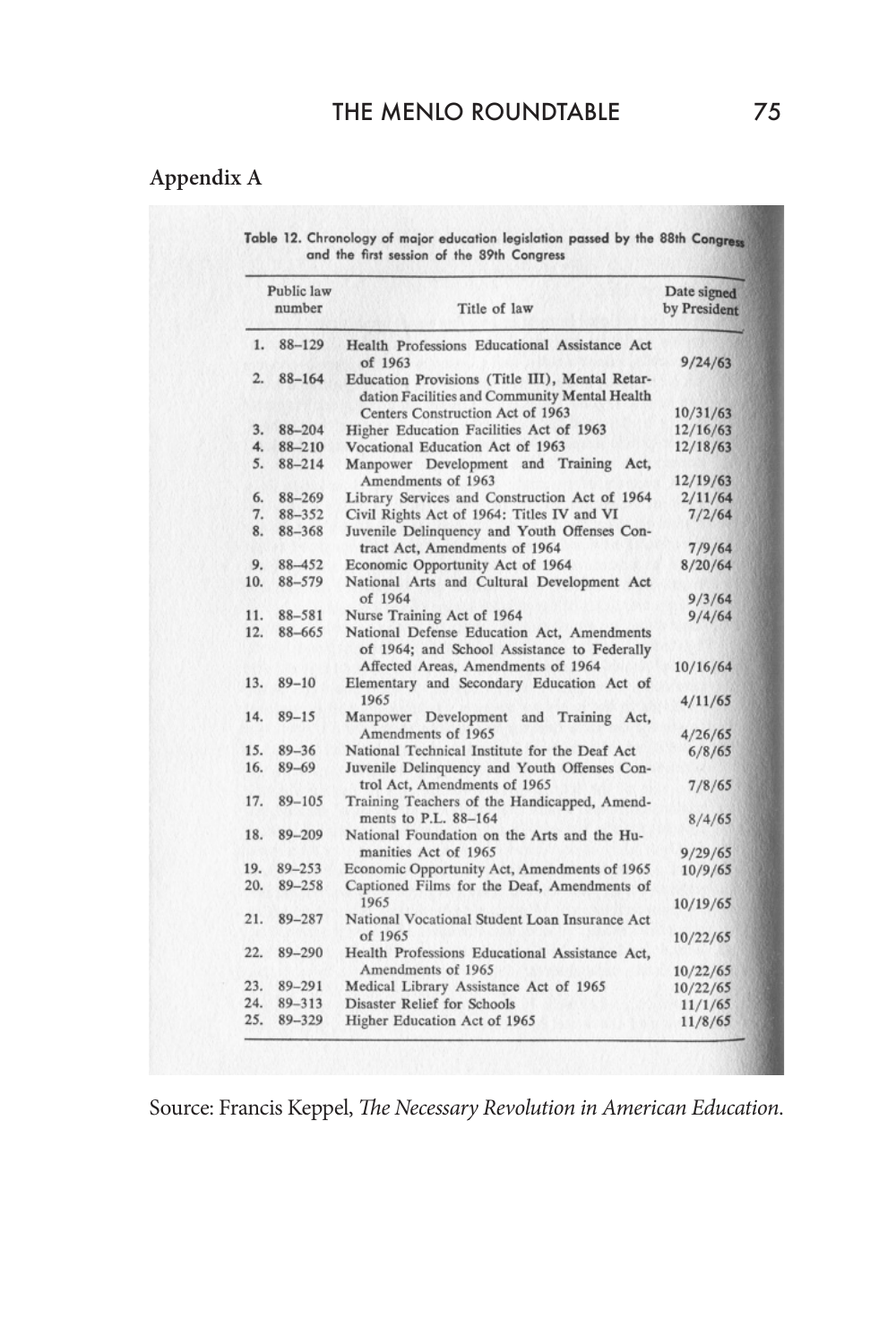**Appendix B**



Source: Keith Temple. "How About This Chief?" Cartoon, *The New Orleans Times,* 1965.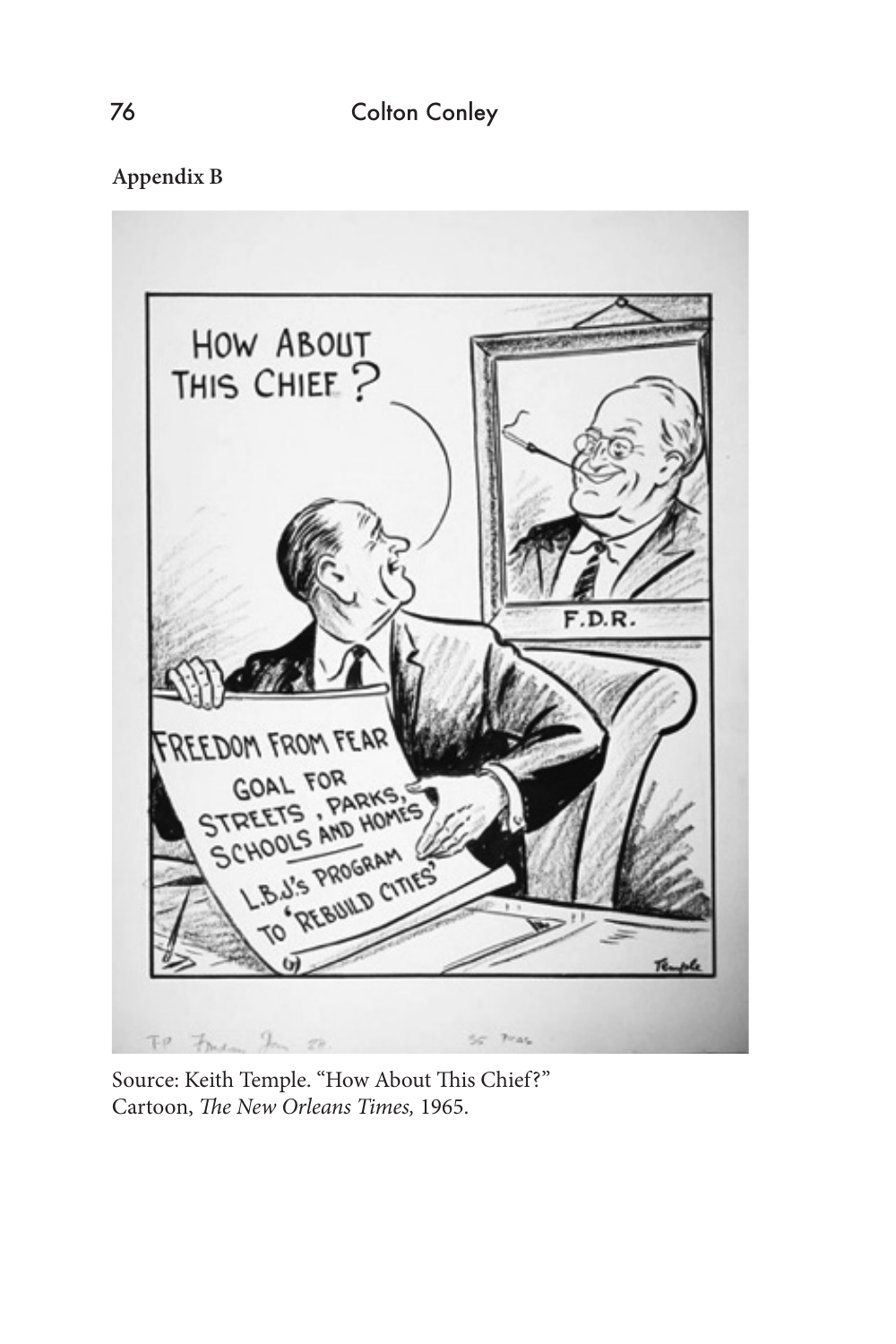#### **Notes**

1. Lyndon B. Johnson, "Education Bill" (1965), in *The Johnson Presidential Press Conferences*, (New York: Earl M. Coleman Enterprises, 1978), 289.

2. Harvey Kantor and Robert Lowe, "Class, Race, and the Emergence of Federal Education Policy: From the New Deal to the Great Society," *Educational Researcher* 24, no. 3 (April 1995): 4, JSTOR.

3. Lyndon B. Johnson, "The Great Society," (Ann Arbor, May 22, 1964).

4. Francis Keppel, *The Necessary Revolution in American Education* (New York: Harper & Row, 1966), 82.

5. Ibid., 72.

6.Ibid., 82.

7. James Lanier, "Lecture on the Great Society." (1993), in *The Great Society Revisited: Success, Failure, or Remorse?*, ed. Mel G. Grinspan (Memphis: Rhodes College, 1993), 7-8.

8. Ibid.

9. Lyndon B. Johnson, "The Great Society," (Ann Arbor, May 22, 1964).

10. Lyndon B. Johnson, "Remarks After Signing Bill Providing Funds for Programs Under the Elementary and Secondary Education Act," *Public Papers of the Presidents of the United States: Lyndon B. Johnson, 1963-1969*, 11 vols. (Washington D.C.: Government Printing Office, 1964–1969), 1965, vol. 2, 1014.

11. Labor Management Relations Act, 7 U.S.C. § 141 (1947).

12. Kantor and Lowe, "Class, Race, and the Emergence of Federal Education Policy," 6.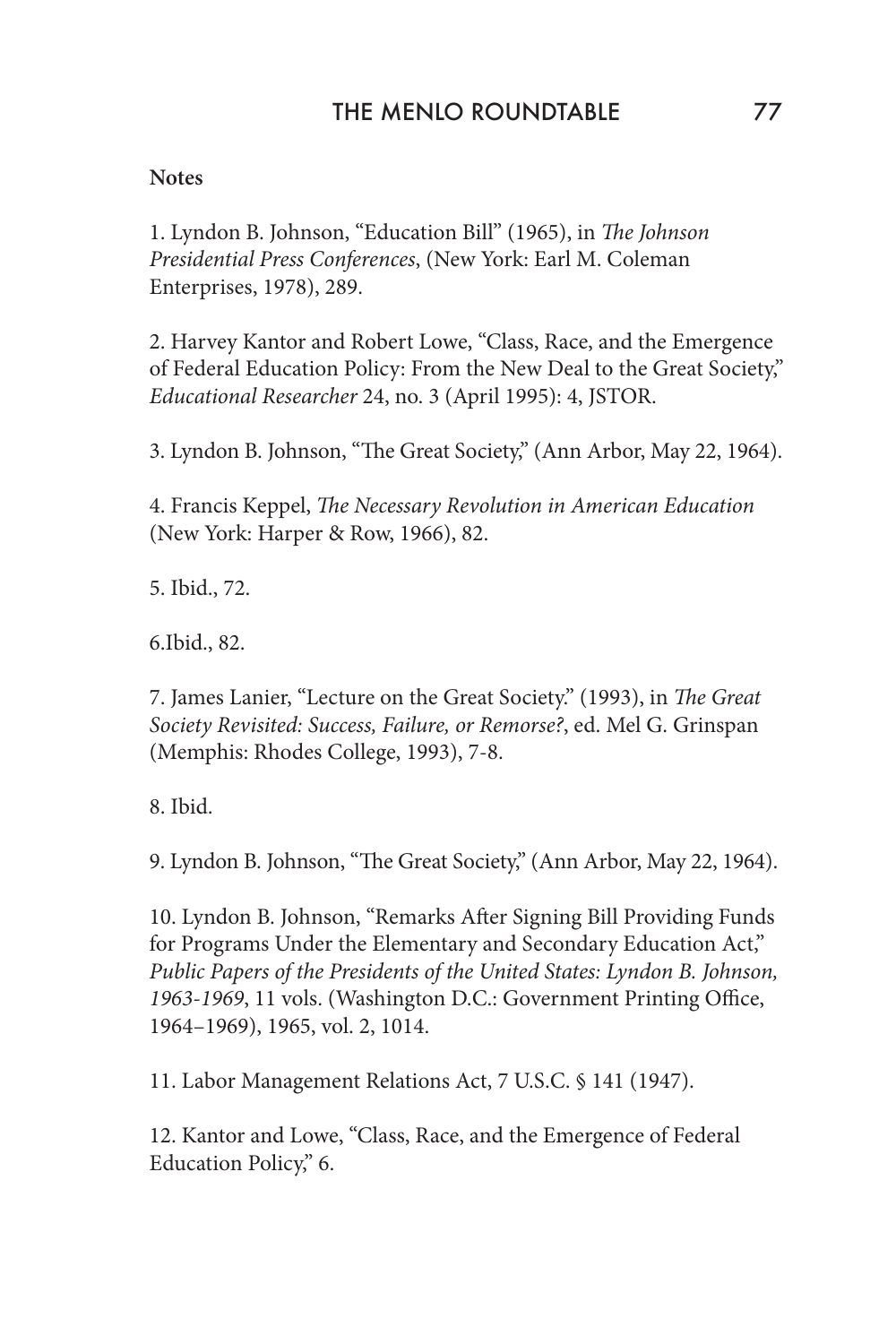13. Albert Clark, "Ike Acts to Speed Up Legislation to Curb Labor Union Abuses," *The Wall Street Journal*, April 24, 1957.

14. James Patterson, *America's Struggle Against Poverty* (Cambridge: Harvard University Press, 1981), 136.

15. Lyndon B. Johnson, "Special Message to the Congress Proposing a Nationwide War on the Sources of Poverty," (Washington DC, March 16, 1964), The American Presidency Project.

16. Lyndon B. Johnson, "State of the Union," (Washington DC, January 8, 1964).

17. Joseph Califano, "How Great Was the Great Society?" (1987), in *The Great Society: A Twenty-Year Critique*, ed. Barbara C. Jordan (Austin: Lyndon B. Johnson Library, 1986), 124-5.

18. Lyndon B. Johnson, "Remarks Before the National Conference on Education Legislation," *Public Papers of the Presidents of the United States: Lyndon B. Johnson, 1963-1969*, 11 vols. (Washington D.C.: Government Printing Office, 1964–1969), 1965, vol. 1, 227.

19. Lyndon B. Johnson, "Education Bill" (1965), in *The Johnson Presidential Press Conferences*, (New York: Earl M. Coleman Enterprises, 1978), 289.

20. Lyndon B. Johnson, *The Vantage Point*, (New York: Popular Library, 1971), 73.

21. *Papers*, 1965, vol. 2, 1013.

22. Keith Temple, "How about this…" Cartoon, *The New Orleans Times,* 1965.

23. Franklin D. Roosevelt, "The Four Freedoms," (Washington DC, January 6, 1941).

24. Johnson, *Vantage Point*, 71.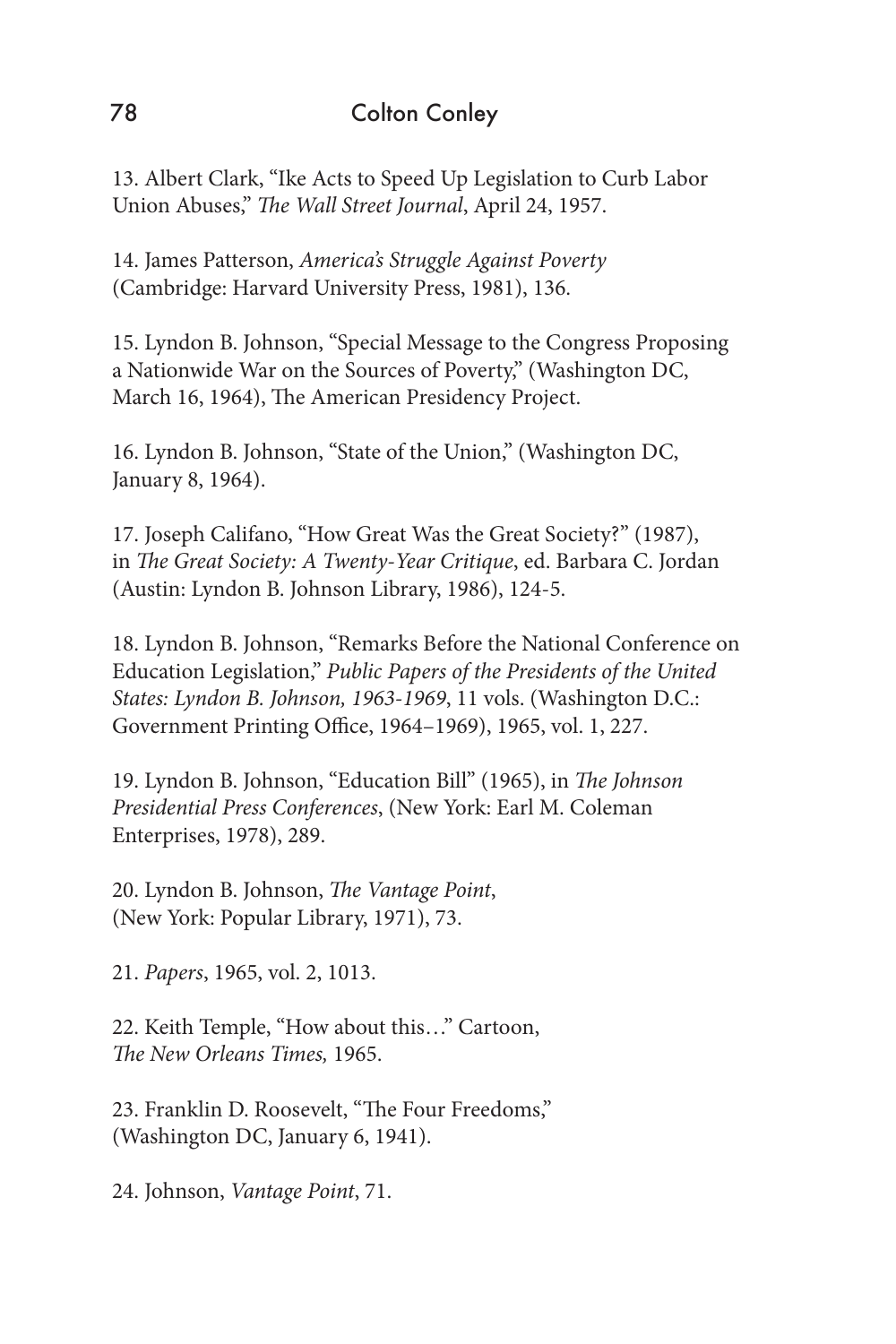25. John F. Kennedy, "Special Message to the Congress on Education," *Public Papers of the Presidents of the United States: John F. Kennedy, 1961-1963*, 3 vols. (Washington D.C.: Government Printing Office, 1961–1963), 1962, vol. 1, 110-14; Elementary and Secondary Education Act, 20 U.S.C. § 1705, 2151, 5211 (1965).

# **Bibliography**

#### *Primary Sources*

Califano, Joseph A. "How Great Was the Great Society?" 1986. *In The Great Society: A Twenty-Year Critique*, ed. Barbara C. Jordan, 123-131. Austin: Lyndon B. Johnson Library, 1986.

Clark, Albert. "Ike Acts to Speed Up Legislation to Curb Labor Union Abuses." *The Wall Street Journal*, April 24, 1957.

Johnson, Lyndon Baines. "Education Bill." 1965. *In The Johnson Presidential Press Conferences*. New York: Earl M. Coleman Enterprises, 1978.

————————. *Public Papers of the Presidents of the United States: Lyndon Johnson, 1963-1969*. 11 vols. Washington, DC: Government Printing Office, 1964–1969.

—————. "State of the Union." Speech, Washington DC, January 8, 1964.

————————. "The Great Society." Speech, Ann Arbor, May 22, 1964.

————————. *The Vantage Point*. New York: Popular Library, 1971.

Kennedy, John Fitzgerald. *Public Papers of the Presidents of the United States: John Kennedy, 1961-1963*. 3 vols. Washington, DC: Government Printing Office, 1961–1963.